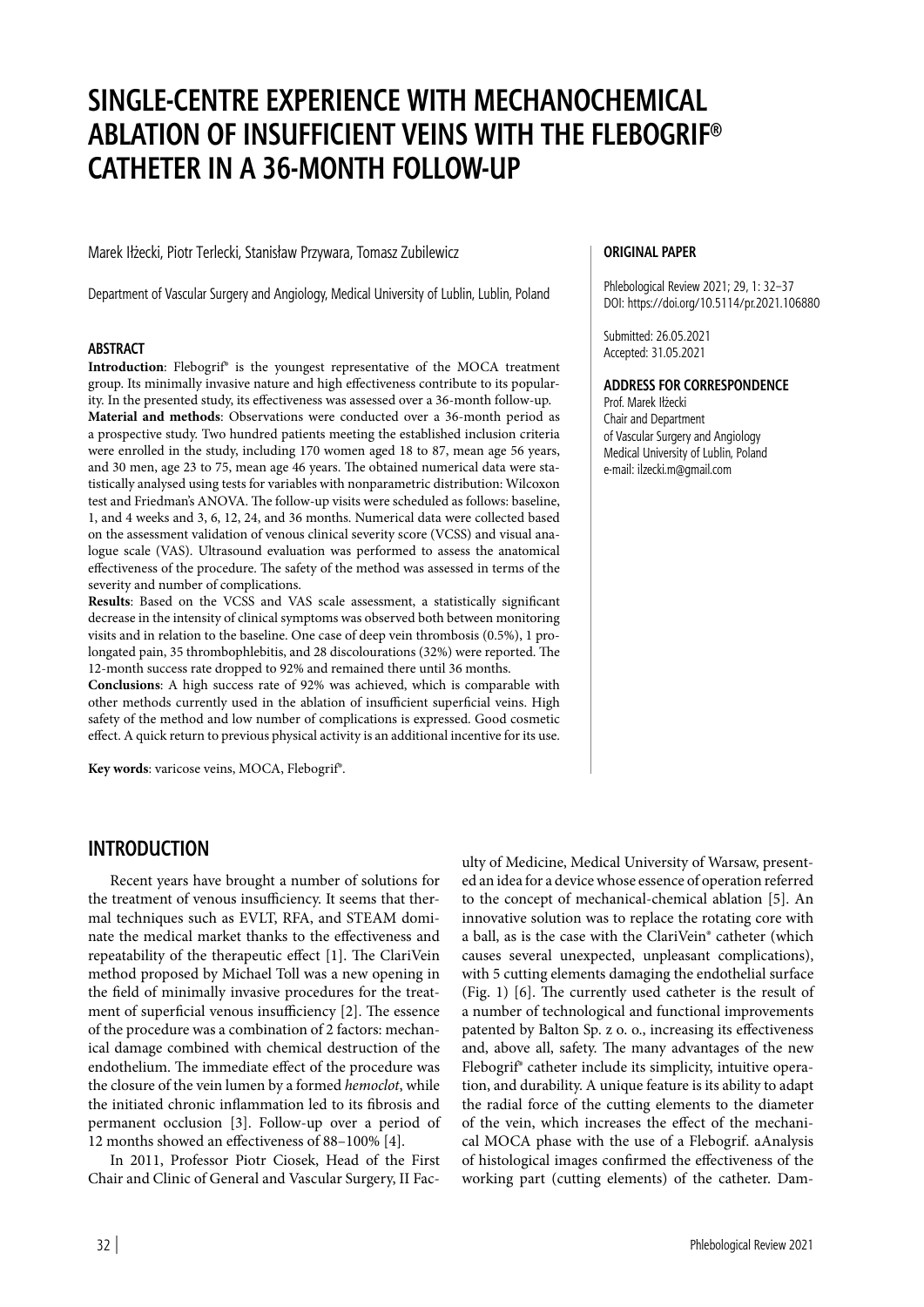age to the endothelial surface caused by the action of the hooks penetrated the muscular layer of the vessel wall.

## **MATERIAL AND METHODS**

The effectiveness of the method using the Flebogrif® catheter was analysed in relation to other treatments. In our own material, 200 patients were subjected to ablation of the insufficient vein of the great saphenous vein/small saphenous vein system. The authors obtained approval for the study based on the decision of the Bioethics Committee (KF-0254/226/2015). Patients presented features of venous insufficiency classified according to the CEAP scale between  $C_2$  and  $C_6$ . Table 1 presents the demographic data and clinical cardiovascular disease advancement of the study group.

In the adopted study plan, follow-up visits were arranged in the following order: baseline, 1, and 4 weeks and 1, 3, 6, 12, 24, and 36 months. The intensity of clinical symptoms of the disease was classified using the venous clinical severity score (VCSS) scale, ranging between 7 and 21 points. During the established observation period, a slow decline in the study participants was noted, which to some extent explains the radical improvement after the surgery. A quick return to full physical activity and a significant reduction in the symptoms associated with the underlying disease contributed to the resignation of a certain



**Fig. 1.** Flebogrif® catheter

| Scale         | Age              |      |      |             |       | $\pmb{p}$ |            |
|---------------|------------------|------|------|-------------|-------|-----------|------------|
|               | $\leqslant$ 56.5 |      |      | > 56.5      |       |           |            |
|               | $\mathbf n$      | M    | SD   | $\mathbf n$ | M     | $\sf SD$  |            |
| VCSS-b        | 100              | 9.40 | 3.76 | 100         | 12.03 | 3.74      | < 0.001    |
| VCSS-1        | 87               | 6.99 | 3.86 | 95          | 9.08  | 3.65      | < 0.001    |
| VCSS-3        | 85               | 4.93 | 3.43 | 94          | 6.57  | 3.44      | < 0.001    |
| VCSS-6        | 83               | 3.83 | 3.15 | 91          | 5.58  | 2.88      | < 0.001    |
| VCSS-12       | 77               | 3.64 | 2.98 | 91          | 5.05  | 2.75      | < 0.001    |
| VCSS-24       | 67               | 4.18 | 2.92 | 91          | 5.04  | 2.56      | 0.0930     |
| VCSS-36       | 65               | 4.90 | 2.77 | 89          | 5.17  | 2.22      | 0.8899     |
| VAS-b         | 100              | 2.68 | 1.61 | 100         | 3.77  | 1.72      | < 0.001    |
| VAS-1         | 87               | 1.54 | 1.34 | 95          | 2.20  | 1.44      | < 0.001    |
| VAS-3         | 85               | 0.62 | 0.98 | 94          | 1.19  | 1.36      | ${}< 0.01$ |
| VAS-6         | 83               | 0.45 | 0.83 | 91          | 0.98  | 1.18      | < 0.001    |
| <b>VAS-12</b> | 77               | 0.38 | 0.67 | 91          | 0.78  | 0.96      | ${}< 0.01$ |
| VAS-24        | 67               | 0.29 | 0.51 | 91          | 0.88  | 1.01      | ${}< 0.01$ |
| <b>VAS-36</b> | 65               | 0.45 | 0.63 | 89          | 0.81  | 0.89      | 0.0772     |

**Table 1.** Demographic data of the observed group (age, gender), numerical distribution of the study group according to the CEAP scale, and the age range of the operated patients

*VCSS – venous clinical severity score, VAS – visual analogue scale*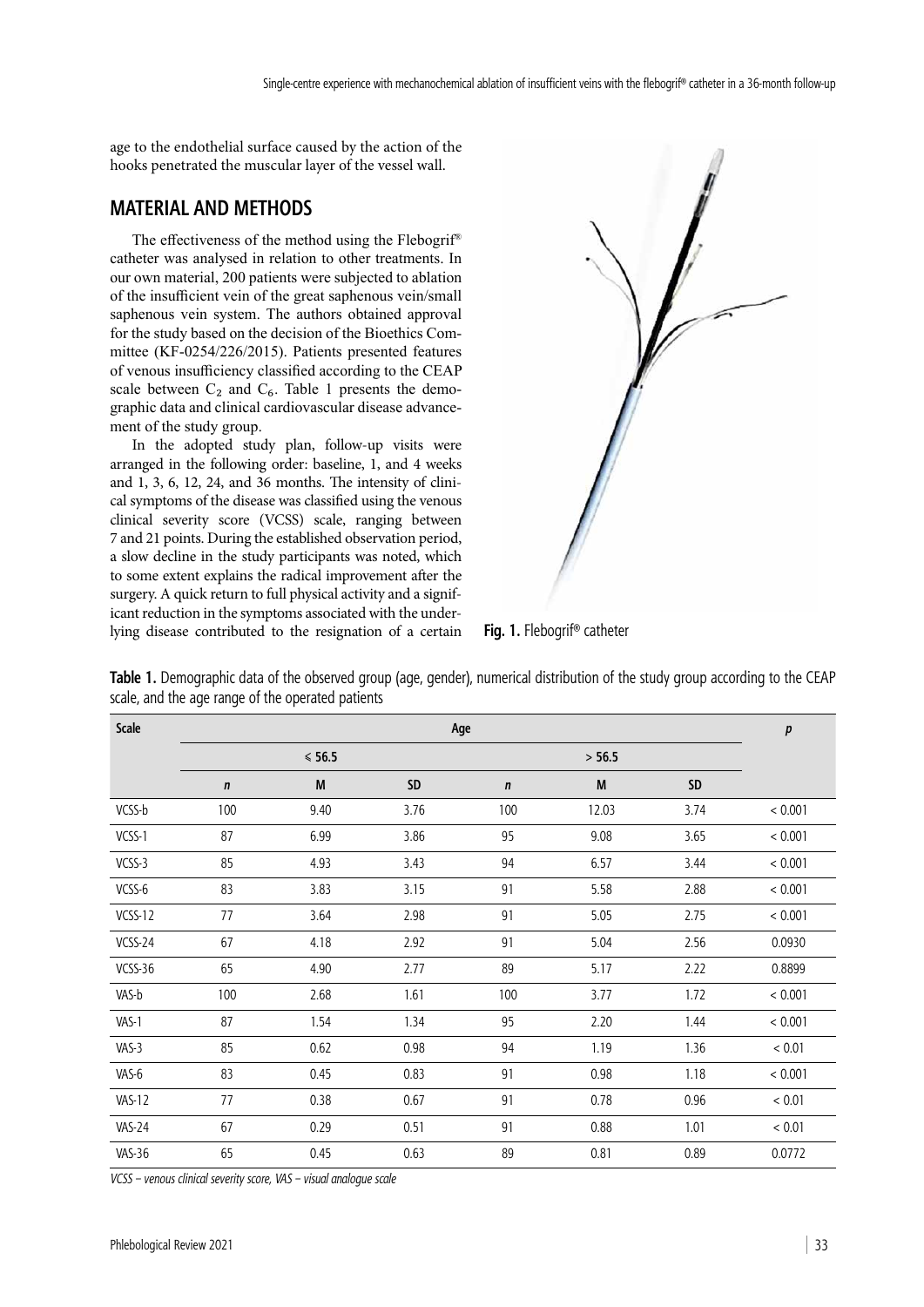

**Fig. 2.** Number of patients participating in visits during the 36-month follow-up

number of patients from participation in monitoring visits. The interchangeability of the number of patients participating in monitoring visits is presented in Figure 2.

The observed natural decrease in the number of participants in the Flebogrif® trial is essential for the full evaluation of the method's effectiveness and is probably the weak point of each clinical trial.

The ablated saphenous vein was punctured at different levels depending on the length of the inefficient segment; in the case of the small saphenous vein it was always punctured at the lowest point of the axial reflux. The numerical distribution of the puncture level is presented in Table 2.

In 172 cases, the saphenous vein was ablated, which accounted for 86% of the study group, and the small saphenous vein was closed in 28 cases, which accounted for 14% of the studied group of patients. The range of diameters of the veins treated with the Flebogrif® catheter, depending on the side of the operated limb and sex, are presented in Table 3.

The results of our own research were analysed in 4 categories:

- clinical success, defined as an objective improvement in the clinical condition, based on the assessment according to the VCSS scale and the visual analogue scale (VAS),
- effectiveness of the method, expressed as a percentage of closed veins, based on the ultrasound assessment,
- method safety, expressed in terms of observed complications,
- advantages of the catheter/Flebogrif method® including technical.

## **STATISTICAL ANALYSIS METHODS**

The numerical data obtained during the observation, obtained on the basis of the assessment of clinical symptoms related to the underlying disease using the VCSS (Venous clinical severity score) scale, and the VAS, were statistically analysed using the Wilcoxon tests (for paired samples) and Friedman's ANOVA for the independent variables with nonparametric distribution. In the performed statistical analysis, the behaviour of the observed variable between the established time points (follow-up visits) as well as in relation to the baseline day was assessed. The obtained results showed a statistically significant difference in the intensity of the examined feature as assessed by the VCSS scale between individual visits, and also in relation to day zero (baseline).

# **RESULTS**

On the basis of the performed statistical analysis, a statistically significant decrease in the intensity of clinical symptoms measured with the VCSS scale and the intensity of pain was found. Among the analysed factors, the age of the patients was most influenced by the differences in the numerical values obtained on the basis of the patient's clinical assessment according to the VCSS scale

**Table 2.** Numerical distribution of puncture sites of the saphenous vein in females and males

| Gender | <b>Puncture site</b> |            | <b>Below the knee</b> |            |  |
|--------|----------------------|------------|-----------------------|------------|--|
|        | Above the knee       | Knee level | GSV                   | <b>SSV</b> |  |
| Female |                      | 36         |                       |            |  |
| Male   |                      |            |                       |            |  |

*GSV – great saphenous vein, SSV – small saphenous vein*

|                  | Diameter of the vein (from $-$ to/ average) |                  | <b>Operated limb</b> |      |              |      |  |
|------------------|---------------------------------------------|------------------|----------------------|------|--------------|------|--|
| <b>Below SFJ</b> | Mid-thigh                                   | Knee level       | <b>Females</b>       |      | <b>Males</b> |      |  |
|                  |                                             |                  | <b>Right</b>         | Left | <b>Right</b> | Left |  |
| $4.2 - 22.1/8.1$ | $3.8 - 17.1/6.2$                            | $3.8 - 11.9/6.6$ | 68                   | 102  |              |      |  |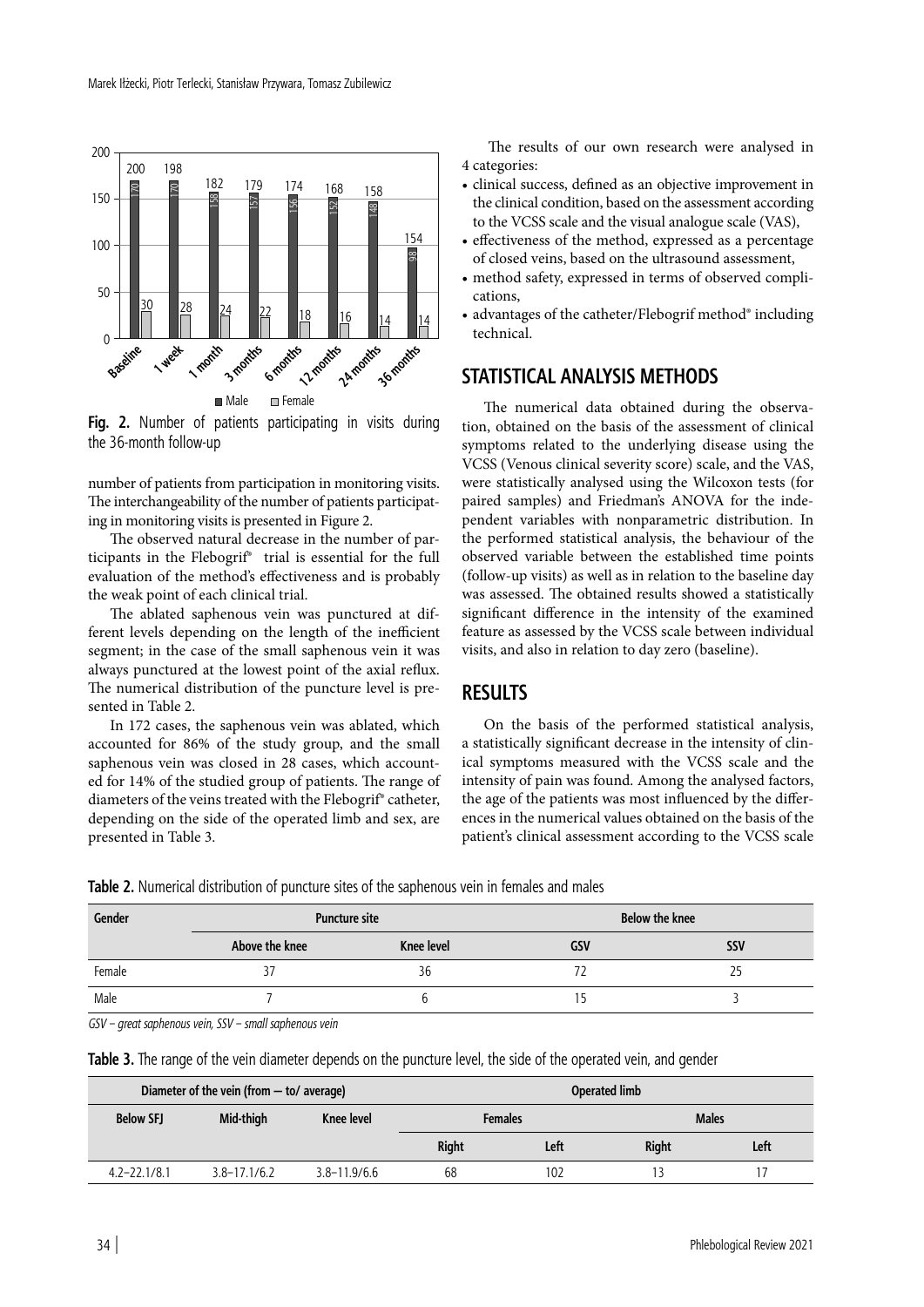**Table 4.** Influence of patients' age on the shaping of differences in numerical values obtained from the venous clinical severity score and visual analogue scale

| Recanalization        | Female          |                          | Male |            |  |
|-----------------------|-----------------|--------------------------|------|------------|--|
|                       | <b>GSV</b>      | <b>SSV</b>               | GSV  | <b>SSV</b> |  |
| Full rec.             |                 |                          |      |            |  |
| Partial r.            |                 |                          |      |            |  |
| $\overline{ }$<br>$-$ | $-1$<br>$\cdot$ | $\cdots$<br>$\mathbf{r}$ |      |            |  |

*GSV – great saphenous vein, SSV – small saphenous vein*

and the subjective feeling of pain measured with the VAS scale (Table 4).

The largest statistically significant difference was observed between the baseline value and the 12-month follow-up, while the decrease in the intensity of the examined feature between months 12–24 and 24–36 was not statistically significant. Figure 3 shows the graphical form of statistical significance as assessed by VCSS and VAS.

During the 36-month observation, 15 cases of recanalization were recorded, which constituted 8% of the studied group. Based on the European Consensus for Sclerotherapy the following recanalization classification criteria were adopted: success – no flow of the vein completely closed by fibrous changes, partial recanalization – reflux < 0.5 s, reduction of the vein diameter, failure – reflux  $> 0.5$  s, full vein patency [7, 8]. Among the 10 identified cases of complete recanalization (according to the adopted criteria), 8 were related to the saphenous vein and 2 to the small saphenous vein. In the partial recanalization group, 4 cases concerned the saphenous vein, and 1 case concerned the small saphenous vein. Table 5 presents the numerical distribution of recanalization in the observed group of patients, taking gender into account.

Safety analysis of the MOCA method using the Flebogrif ®catheter during the 36-month follow-up, it showed one case of deep vein thrombosis (DVT) among serious complications. In the course of further diagnostics, the patient was diagnosed with factor V Leiden mutation. The patient underwent anticoagulant therapy with NOAC drugs. Among minor complications, there was 1 case of prolonged pain, 35 cases of superficial vein thrombosis, and 28 cases of hyperpigmentation. No adverse effects related to the type of sclerosing agent used were observed. After the procedure, patients were



**Fig. 3.** Variation in the numerical value of VCSS at subsequent follow-up visits over the period of 36 months

discharged home within an hour. The only trace of the procedure was the puncture site.

## **DISCUSSION**

A method of mechanical-chemical ablation of inefficient veins of the superficial system using the Flebogrif catheter® is a valuable supplement to the group of minimally invasive treatments covered by the common name MOCA. The combination of 2 factors of the mechanical destruction of the endothelium and the chemical action of sclerosant significantly increased the effectiveness of the method [9]. Sclerotherapy as an independent procedure used in obliteration of inefficient superficial veins is effective although, according to the literature, it is slightly lower than the currently most commonly used thermal methods, such as EVLT or RFA [10]. It should be emphasized, however, that the relatively low price increases the availability of the procedure, which encourages a certain group of doctors and patients to use it. The undoubted advantage of the Flebogrif, like other treatments (ClariVein), is the elimination of the thermal factor, which significantly widens the possibilities of using the method in areas with a high risk of neurological damage, sometimes accompanying EVLT, RFA, or STEAM [11, 12].

**Table 5***.* Numerical distribution of recanalization/failure by sex and ablated great saphenous vein/small saphenous vein

| ~-<br>CZ | 92 (46%) | Number of patients<br><b>Sex</b> |     |     | <b>Total</b> |     |     |
|----------|----------|----------------------------------|-----|-----|--------------|-----|-----|
| C3       | 32 (16%) |                                  |     | Max | Average      | Min |     |
| C4       | 46 (23%) |                                  |     |     |              |     |     |
|          |          | Females                          | 170 | 87  | 56           | 18  | 200 |
| C5       | 26 (13%) |                                  |     |     |              |     |     |
| Cб       | 4(2%)    | Males                            | 30  | 75  | 46           | 23  |     |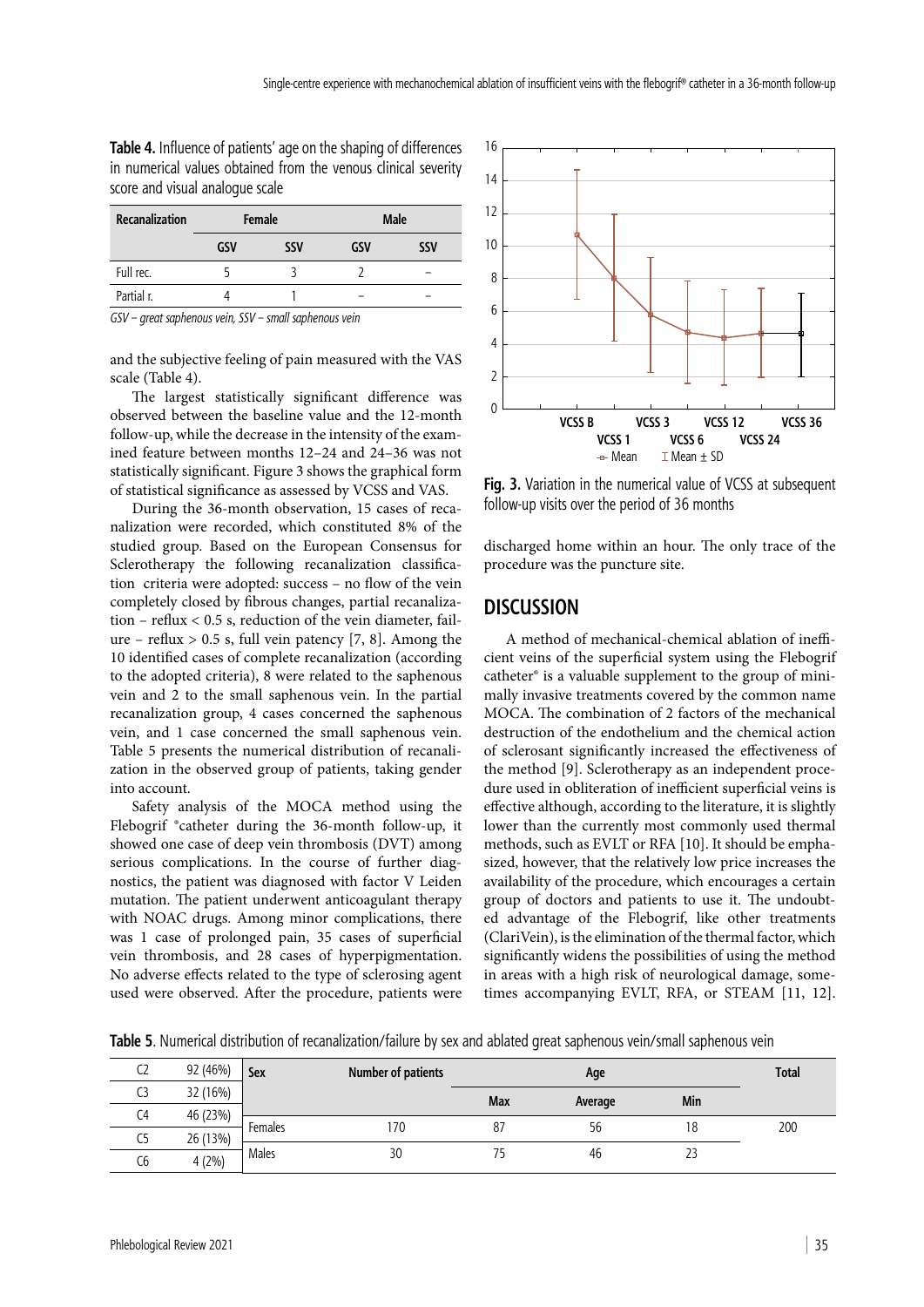Unlike Clarivein, in the Flebogrif method® only a foamed sclerosant is used according to the Tessari method in the proportion of 4 volumes of air to 1 volume of Polidocanol [12, 13]. The obtained results indicate the high efficiency of the method, reaching 92% of closed veins in a 36-month follow-up. The vast majority of failures were observed in the first 6 months (8 at the 3-month visit and 6 cases at the 6-month visit, respectively), which to some extent should be explained by the learning curve. In the remaining months, isolated cases of recanalization were observed. Another important advantage of the Flebogrif catheter® is that there is no need to use tumescence, which is sometimes the cause of haematomas, arterial damage, and trunks of nerves accompanying the vein, which are important complications associated with thermal ablation [14]. A distinguishing feature of the method is the possibility of repeating the mechanical damage to the vessel wall through the cutting part of the Flebogrif® catheter, while maintaining the original position of the guide. The undoubted advantage of the Flebogrif catheter, as well as other MOCA methods, is the lack of the need for anaesthesia (general, epidural). An additional advantage of the method is the short duration of the procedure (10–15 minutes). The complete set delivered at the factory allows the procedure to be performed without the need to invest in additional equipment. The very good visibility of the elements of the working part of the catheter in the ultrasound image allows for precise positioning in a dedicated place, i.e. 2–2.5 cm from the mouth of the saphenous vein to the femoral vein. Another important feature of the catheter/Flebogrif method® is a rapid return of the patient to previous physical activity, which is essential for the younger group of patients. The disadvantage of the method using the Flebogrif® catheter is the inability to ablate insufficient perforators, which is determined by the specificity of its construction. The simplicity of its construction and, consequently, its simple and intuitive operation are another positive of the discussed method of mechanical and chemical ablation of veins. During the entire observation period, no mechanical defects were found that could, on the one hand, affect the safety of the procedure, and on the other hand, its effectiveness. Lene and Moore described an interesting complication related to the unintentional wrapping of a vein around the rotating tip of the ClariVein® working part, which radically changed the original nature of the procedure from minimally invasive to the classic painful saphenectomy [6]. However, these kinds of complications constitute a fraction of a percent.

Contraindications to MOCA using the Flebogrif catheter®, as with other endovascular procedures, are as follows: the current DVT and its occlusion/obstruction, pregnancy, acute infectious disease, lower limb ischaemia, severe lymphoedema, bleeding diathesis, allergic reaction to the sclerosant, or local skin infection.

Summing up, it should be stated that the obtained high effectiveness rate of the method using the Flebogrif® catheter is a promise of therapeutic repeatability, which seems to be the main argument for further use. It should also be remembered that the apparently natural decrease in the number of patients participating in monitoring visits (typical for most studies) may to some extent affect the actual success/failure rate due to the lack of information on the outcome of surgery in those patients with potential recanalization.

# **CONCLUSIONS**

A high success rate of up to 92% was achieved, which is comparable with the results of other methods currently used in the ablation of insufficient superficial veins. The high safety of the method and low number of complications were expressed, as well as good cosmetic effect and a quick return to previous physical activity is an additional incentive to use it.

*The authors declare no conflict of interest.*

#### **References**

- 1. Elrasheid A, Kheirelseid H, Gillian C, et al. Systematic review and meta-analysis of randomized controlled trials evaluating long-term outcomes of endovenous management of lower extremity varicose veins. J Vasc Surg Venous Lymphat Disord 2018; 6: 256-270.
- 2. Elias S, Raines JK. Mechanochemical tumescentless endovenous ablation: final results of a preliminary clinical study. Phlebology 2012; 27: 67-72.
- 3. Mueller RL, Raines JK. ClariVein mechanochemical ablation: background and procedural details. Vasc Endovascular Surg 2013; 47: 195-206.
- 4. Witte ME, Zeebregts CJ, de Borst GJ, Reijnen MMPJ, Boersma D. Mechanochemical endovenous ablation of saphenous veins using the ClariVein: a systematic review. Phlebology 2017; 32: 649-657.
- 5. Ciostek P, Kowalski M, Woźniak W, et al. Phlebogriffe a new device for mechanical-chemical ablation of insufficient saphenous veins: a pilot study. Phlebological Rev 2015; 23: 72-77.
- 6. Lane TR, Moore HM, Franklin IJ, Davies AH. Retrograde inversion stripping as a complication of the ClariVein mechanochemical venous ablation procedure. Ann R Coll Surg Engl 2015; 97: e18-20.
- 7. Breu FX, Guggenbischler S, Wollmann JC. Europäische Konsensuskonferentz zur Schaumaklerotherapie der Varikose. Gefässchir 2011;16: 236-241.
- 8. Rabe E, Brief FX, Cavezzi A, et al. Guideline group. European guidelines for sclerotherapy in chronic venous disorders. Phlebology 2014; 29: 338-354.
- 9. Mueller RL, Raines JK. ClariVein mechanochemical ablation: background and procedural details. Vasc Endovascular Surg 2013; 47: 195-206.
- 10. Van Eekeren RR, Boersma D, de Vries JP, Zeebregts CJ, Reijnen MM. Endovenous treatment of insufficient saphenous vein